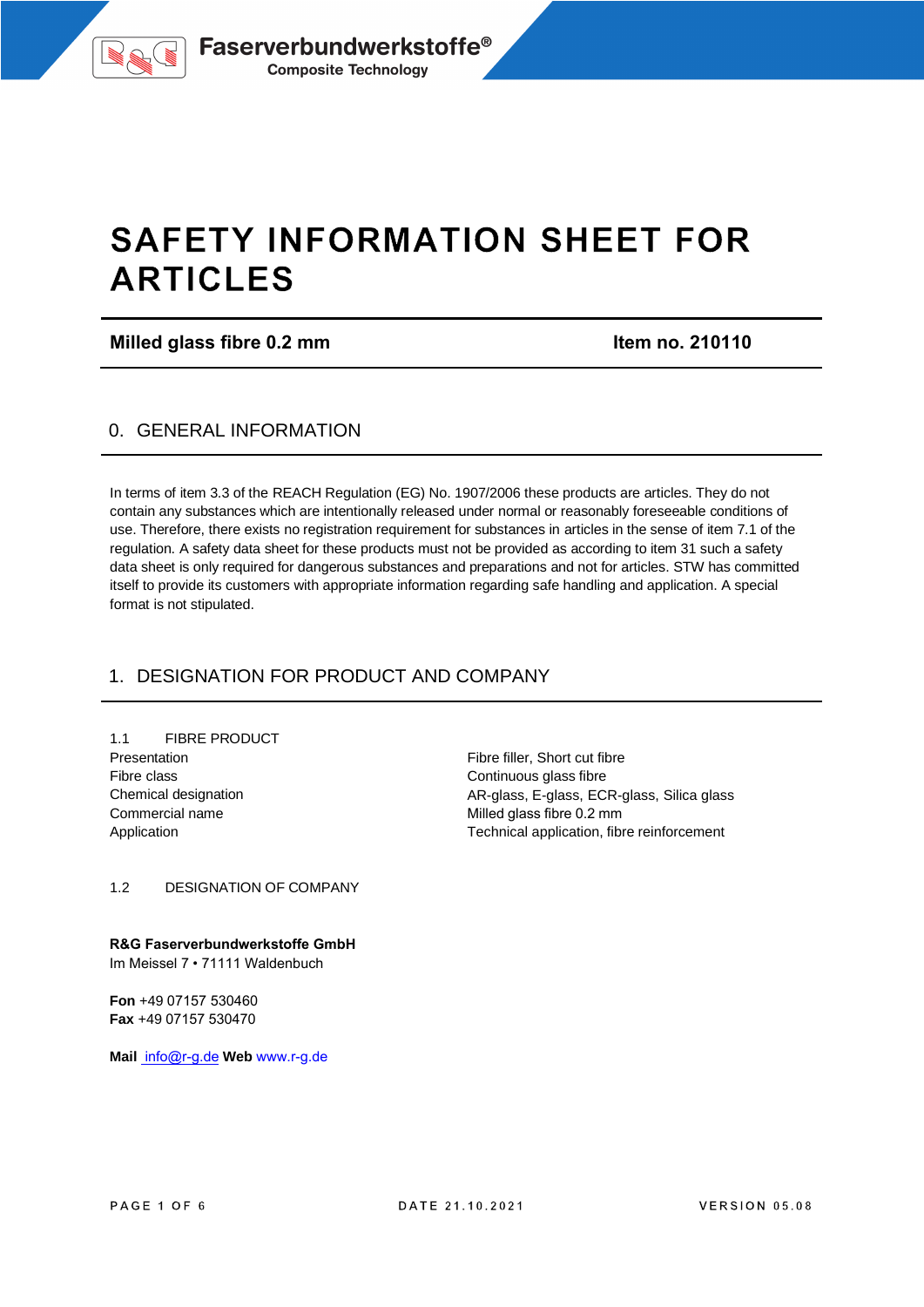

# 2. HAZARDOUS IDENTIFICATION

Classification (1272/2008 EC) not classified Label elements not applicable

Other hazards **May cause itching and transient irritation after skin** May cause itching and transient irritation after skin contact or ingestion.

# 3. COMPOSITION / INFORMATION ON INGREDIENTS

3.1 COMPOSITION AR-glass with spin finish CAS-Nr. 65997-17-3 E-glass with spin finish CAS-Nr. 65997-17-3 ECR-glass with spin finish CAS-Nr. 65997-17-3

#### 3.2 SPIN FINISH

The fibre product may contain up to 1.5 % of a spin finish based on organic polymer. At temperatures above 200 °C the thermal decomposition of the spin finish starts.

### 4. FIRST AID MEASURES

| General advice | If symptoms persist or if there is any doubt, seek<br>medical advice. |
|----------------|-----------------------------------------------------------------------|
| Eyes           | Immediately rinse thoroughly with water.                              |
| <b>Skin</b>    | If skin irritation occurs, wash with soap and water.                  |
| Ingestion      | Clean mouth with water and drink plenty of water.                     |
| Inhalation     | Inhale fresh air.                                                     |

#### **Most important acute and delayed symptoms and effects**

In some cases a weak skin irritation was observed (redness, itching). Dust may irritate the respiratory tract and cause bronchitis symptoms.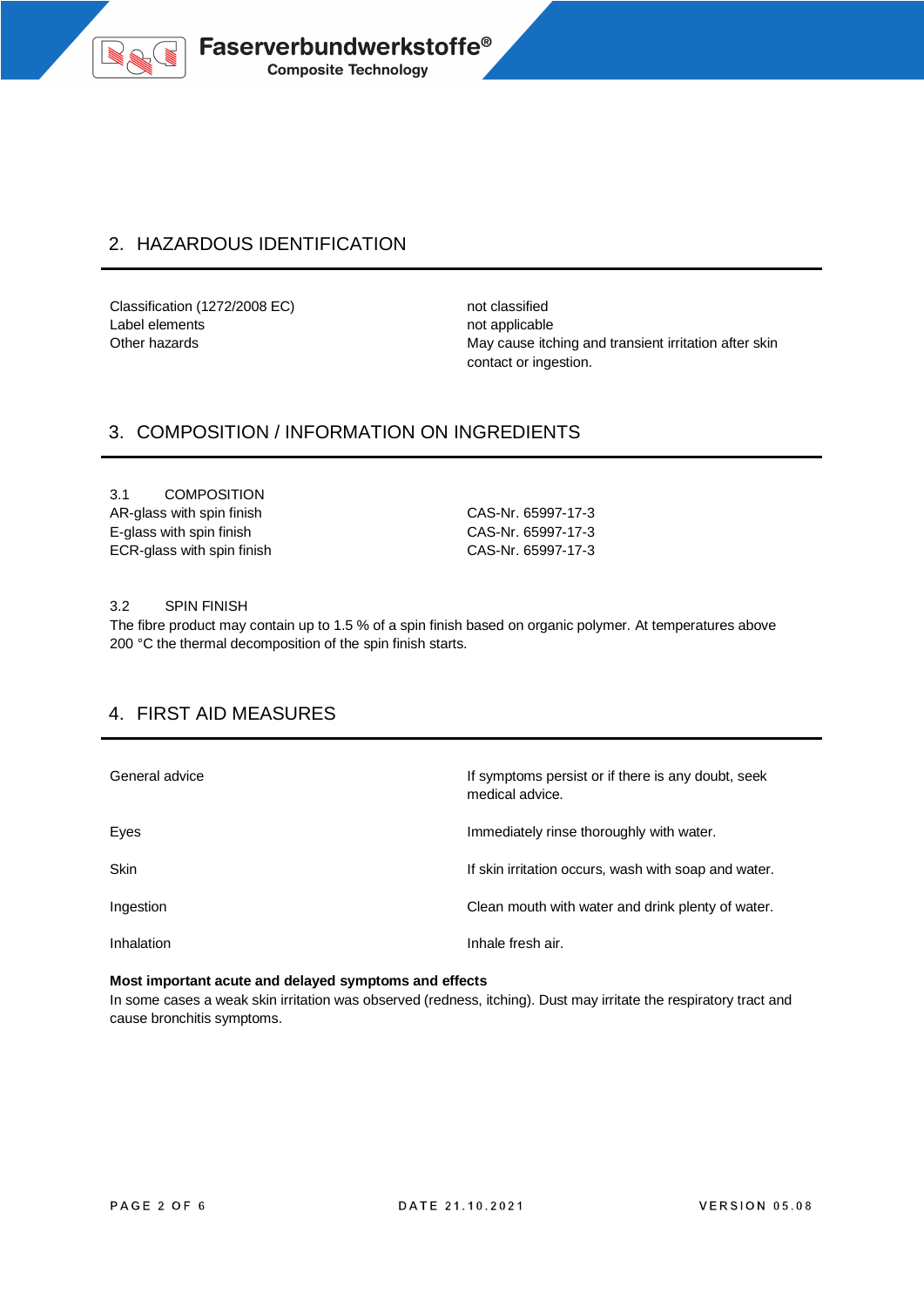

# 5. FIRE-FIGHTING MEASURES

5.1 COMBUSTION PROPERTIES Flash point **not** applicable Auto-ignition temperature not applicable Soft temperature AR-glass approx. 860 °C

E-glass approx. 840 °C ECR-glass approx. 880 °C Decomposition temperature and state approx. 1250 °C

Explosiveness not applicable not applicable

#### **Dangerous products of combustion**

Textile glass fibre products are not combustible. The sizing particles and the packaging material can decompose and burn in the event of a fire.

5.2 EXTINGUISHING AGENTS Suitable **and Suitable all usual extinguishing agents** 

Unsuitable water, if the fire was caused by electrical short circuit

#### 5.3 ADDITIONAL ADVICE

In case of fire-fighting in closed rooms, respiratory equipment must be used which is independent of the ambient air. Electrostatic discharge must be observed.

# 6. ACCIDENTAL RELEASE MEASURES

#### 6.1 CLEANING MEASURES

Before cleansing, the following sections should be consulted: "Fire-fighting measures" and "Handling and storage". During the cleansing procedure, use appropriate "personal protective equipment". The released product must be carefully collected mechanically. Dust formation must be avoided.

# 7. HANDLING AND STORAGE

#### 7.1 HANDLING

Avoid fibre fly and fibre dust by aspiration and ventilation. Follow good industrial hygiene practices for ventilation and clean up. Keep away from ignition sources. Beware effects of electrostatic discharge. Work must be done with a good working hygiene and safety technology.

#### 7.2 STORAGE

Storage rooms must be well-ventilated and the material should be stored dry at room temperature in the original packaging. The fibre product should be protected from direct sun exposure.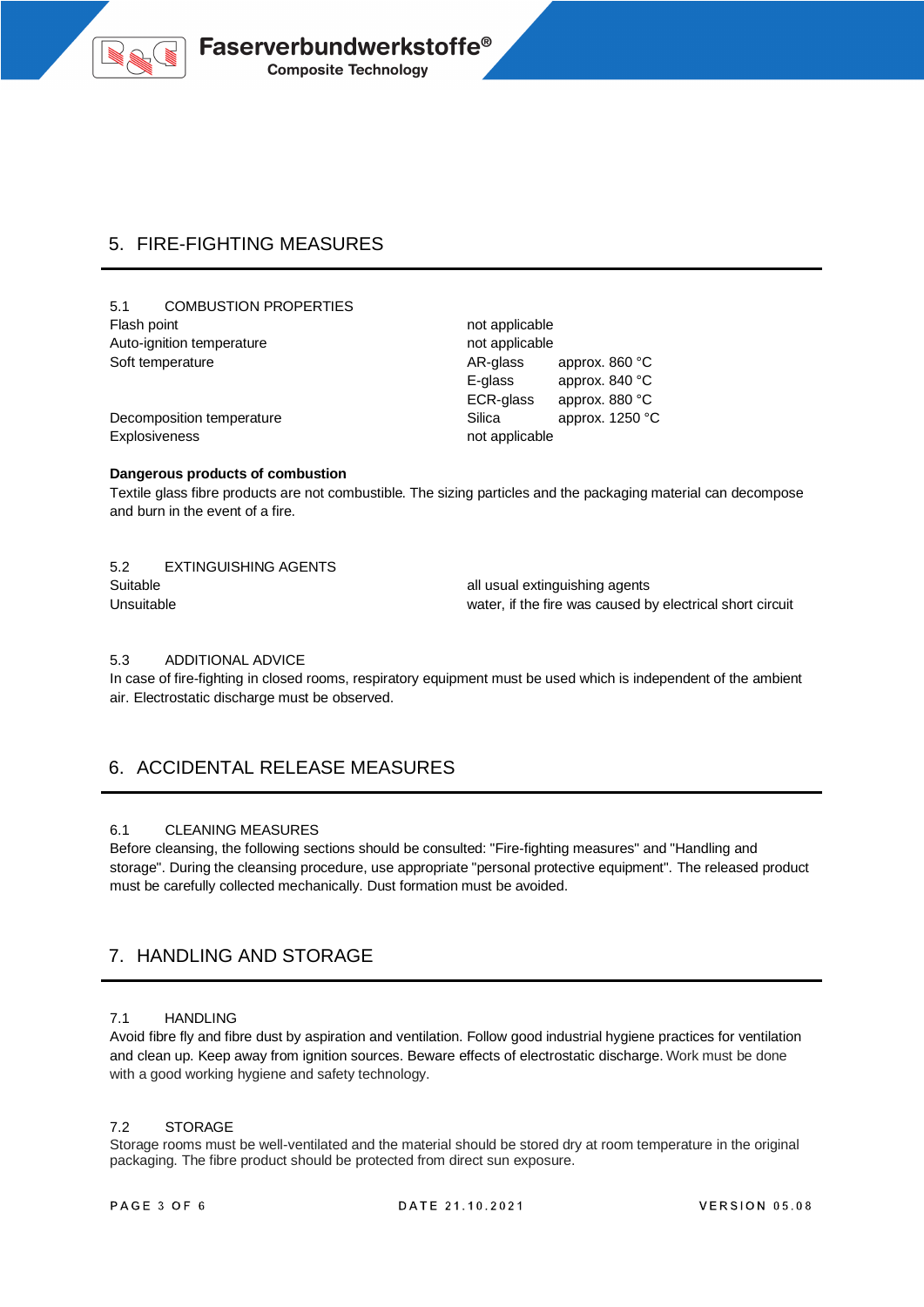

# 8. EXPOSURE CONTROL AND PERSONAL PROTECTION

#### 8.1 EXPOSURE LIMITS

There are no workplace exposure limits. The TRGS 521 "Fibre dusts" must be observed.

8.2 AVOID FIBRE FLY, FIBRE DUST AND DECOMPOSITION PRODUCTS BY ASPIRATION AND VENTILATION

#### 8.3 PERSONAL PROTECTIVE EQUIPMENT

#### **Eye protection**

Appropriate safety measures must be observed (safety glasses).

#### **Respiratory protection**

A dust mask must be worn when high dust concentrations occur.

**Skin protection** Work clothes and gloves must be worn to avoid skin contact.

#### **Hygiene measures**

Work must be done with a good working hygiene and safety technology.

### 9. PHYSICAL AND CHEMICAL PROPERTIES

9.1 APPEARANCE Form grinded, short cut fibres Colour **Colour** White, greyish Odour contracts of the contracts of the contracts of the contracts of the contracts of the contracts of the contracts of the contracts of the contracts of the contracts of the contracts of the contracts of the contracts of

Density **2.50** – 2.72 g/cm<sup>3</sup> (depending on glass type)

Siehe Punkt 5.1

### 10.STABILITY AND REACTIVITY

10.1 CHEMICAL STABILITY **Stable** 

10.2 CONDITIONS TO AVOID None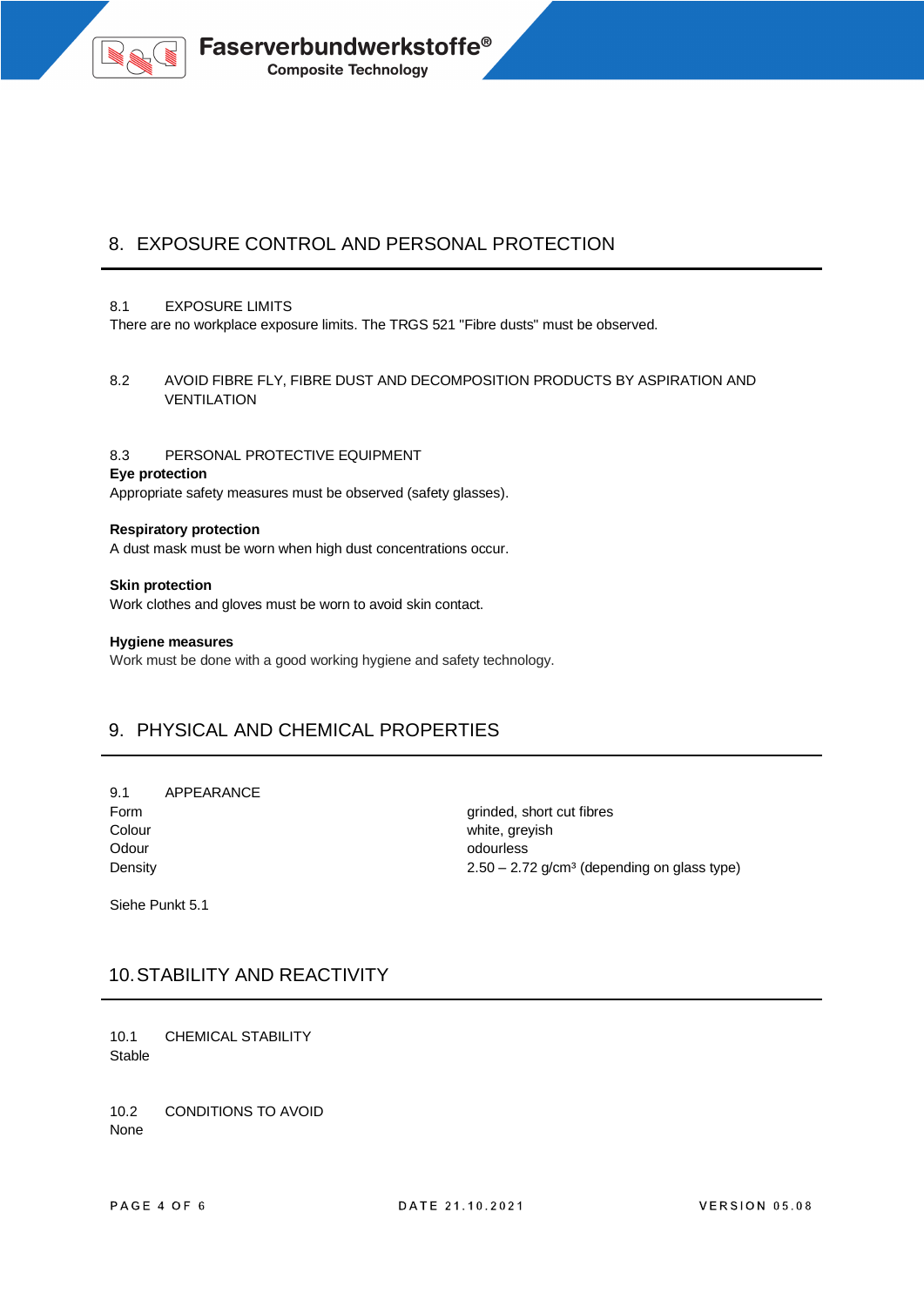

#### 10.3 INCOMPATIBILITY WITH OTHER MATERIALS None

#### 10.4 DEGRADABILITY

Hazardous decomposition products of the sizing particles are carbon dioxide, carbon monoxide and low molecular weight organic decomposition products.

### 11.TOXICOLOGICAL INFORMATION

# 11.1 ACUTE TOXICITY

Ingestion short-term irritations are possible Skin contact short-term irritations are possible Inhalation short-term irritations are possible

#### 11.2 CARCINOGENICITY

In June 1987, textile glass fibres were graded as "unclassifiable" with respect to carcinogenic properties for humans (Group 3) by the International Agency for Research on Cancer (IARC). Investigations by the IARC on humans and animals did not give sufficient evidence to grade textile glass fibres as possible, probable, or proven carcinogenic substances.

### 12.ECOLOGICAL INFORMATION

#### 12.1 TOXICITY

The article does not contain substances known to be hazardous for the environment.

### 13.DISPOSAL CONSIDERATIONS

#### 13.1 WASTE DISPOSAL

The article can be disposed as a non-hazardous waste in a licensed facility, in compliance with local, governmental regulations. EU waste code: 101103 glass fibre waste

### 14.TRANSPORT INFORMATION

The article is not a hazardous substance in terms of transport regulation.